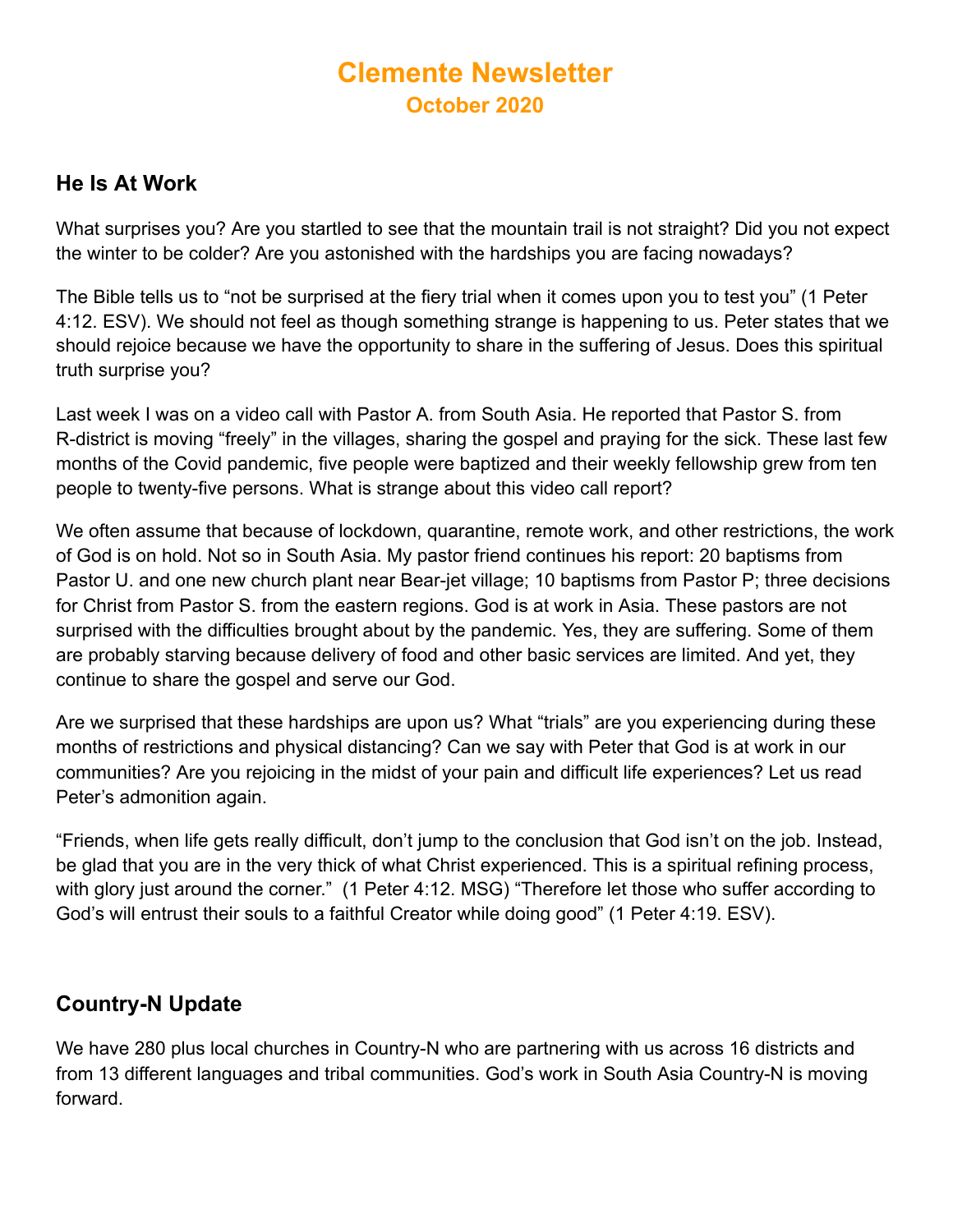Consider this summary report from our FM partners for the month of September: 30 persons baptized, 10 children dedicated, 10 youth joining a discipleship class; one new church plant, several first time decisions for Christ, and small groups are multiplying. God is at work in Asia.

Did you hear about our Superintendent's summary report from July? There were 12 people who made first time decisions to come to Christ, three persons who were baptized, and many small house fellowships were started in different districts. Moving forward despite the Covid pandemic.

These are the only figures I have in record. We do not know what other things the Spirit of God is doing beyond our eyesight and outside our ways of recording data. One thing is for sure: God is at work in Country N.

A recent study put out by the Center For Global Christianity stated that the highest growth rate of Christianity in the world is in Country N. This study documented data from 1970 to 2020. God is working in Country N and we need to participate in God's work.

Join me in praying and supporting Free Methodist work in Country N. We have plans of sending more teachers in theology to help our church leaders. We are looking into the purchase of a sizable property to be used as a ministry center for our many partners. We are training more Asian church planters. We are helping local families by sponsoring their children through International Child Care Ministries (ICCM). We are following God's lead. Are you ready to participate in God's work?

I would like to hear from you. Please write me back when you hear God leading you to pray and support our FM work in South Asia. If you prefer to give toward a specific area of concern, you are most welcome to do so.

Areas of concern are the following: (1) sending teachers; (2) purchase of a property for a ministry center; (3) training of pastors and church planters; and (4) child sponsorship ministry.

In the months ahead, I will be visiting your communities and sharing God's work in Asia. Please open the doors of your homes and your churches. If you have small groups who are interested in hosting my visit, please share the contents of this piece of missions news. I am asking that you will be generous with your giving, compassionate with your prayers, and joyful with your hospitality and friendship.

#### **Kids Corner**

In August, our family enjoyed a beautiful eight hour drive to Wilmore, Kentucky to send Carmen off to college at Asbury University. We moved her into the dorm right across the street from Asbury Seminary where David and I met, and just down the road from the house we lived in when Carmen was born. It felt like we had come full circle. Please continue to pray for both Carmen and Jacob as they navigate new schools, new friends, and a new culture during this "new normal".